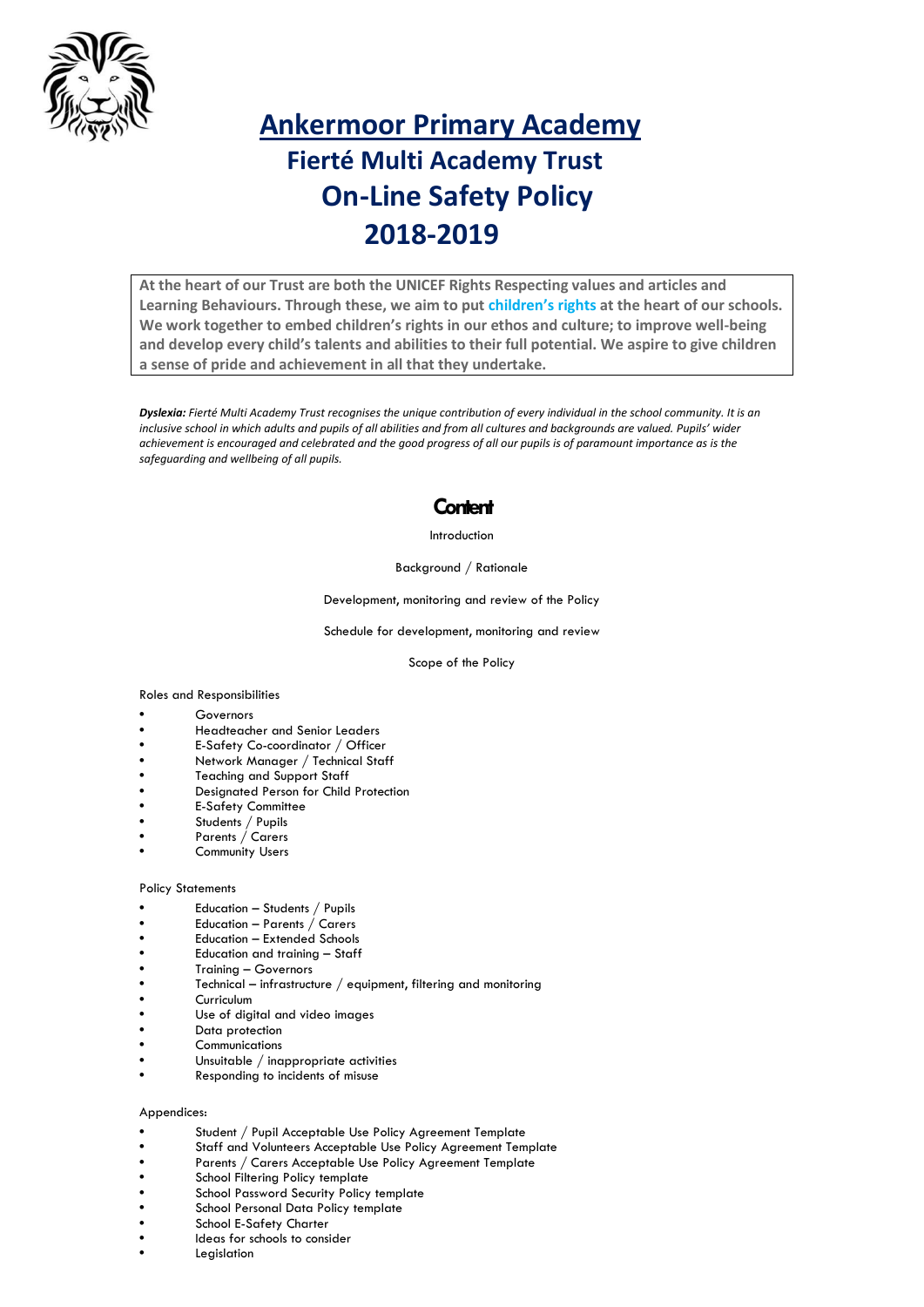- Links to other organisations and documents
- Resources
- Glossary of Term

# **Background / Rationale**

New technologies have become integral to the lives of children and young people in today's society, both within schools and in their lives outside school.

The internet and other digital and information technologies are powerful tools, which open up new opportunities for everyone. Electronic communication helps teachers and *students / pupils* learn from each other. These technologies can stimulate discussion, promote creativity and increase awareness of context to promote effective learning. Children and young people should have an entitlement to safe internet access at all times.

The requirement to ensure that children and young people are able to use the internet and related communications technologies appropriately and safely is addressed as part of the wider duty of care to which all who work in schools are bound. A school e-safety policy should help to ensure safe and appropriate use. The development and implementation of such a strategy should involve all the stakeholders in a child's education from the headteacher and governors to the senior leaders and classroom teachers, support staff, parents, members of the community and the students / pupils themselves.

The use of these exciting and innovative tools in school and at home has been shown to raise educational standards and promote pupil / student achievement.

However, the use of these new technologies can put young people at risk within and outside the school. Some of the dangers they may face include:

- Access to illegal, harmful or inappropriate images or other content
- Unauthorized access to / loss of / sharing of personal information
- The risk of being subject to grooming by those with whom they make contact on the internet.
- The sharing / distribution of personal images without an individual's consent or knowledge
- Inappropriate communication / contact with others, including strangers
- Cyber-bullying
- Access to unsuitable video / internet games
- An inability to evaluate the quality, accuracy and relevance of information on the internet
- Plagiarism and copyright infringement
- Illegal downloading of music or video files
- The potential for excessive use which may impact on the social and emotional development and learning of the young person.

Many of these risks reflect situations in the off-line world and it is essential that this e-safety policy is used in conjunction with other school policies (e.g. behaviour, anti-bullying and child protection policies).

As with all other risks, it is impossible to eliminate those risks completely. It is therefore essential, through good educational provision to build students' / pupils' resilience to the risks to which they may be exposed, so that they have the confidence and skills to face and deal with these risks.

The school must demonstrate that it has provided the necessary safeguards to help ensure that they have done everything that could reasonably be expected of them to manage and reduce these risks. The esafety policy that follows explains how we intend to do this, while also addressing wider educational issues in order to help young people (and their parents / carers) to be responsible users and stay safe while using the internet and other communications technologies for educational, personal and recreational use.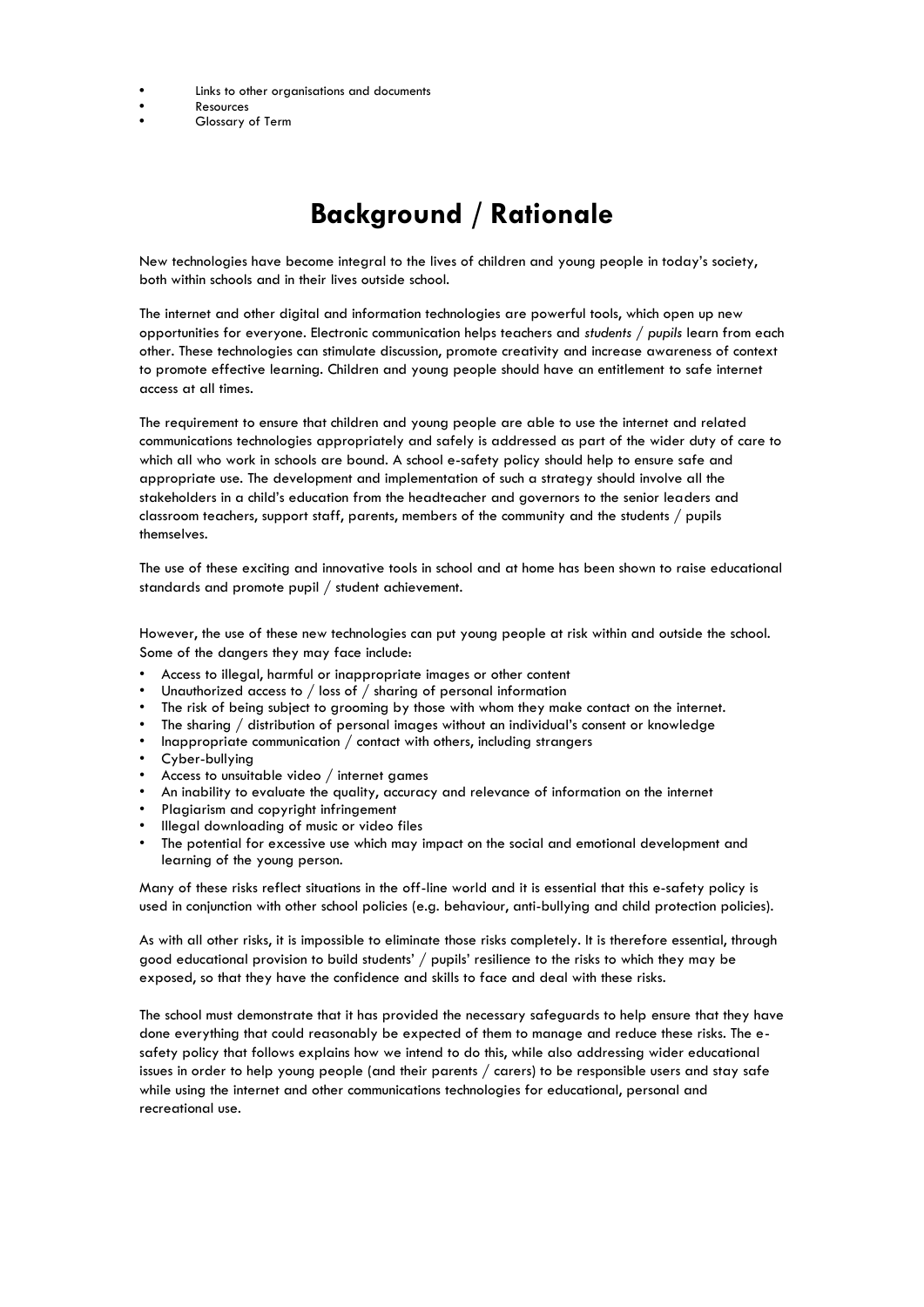## **Development / Monitoring / Review of this Policy**

This e-safety policy has been developed by a working group made up of:

- *• School E-Safety Leader*
- *• Headteacher / Senior Leaders*
- *• Governors*

Consultation with the whole school community has taken place through the following:

- *• Staff meetings*
- *• School / Student / Pupil Council*
- *• INSET Day*
- *• Governors meeting / sub committee meeting*
- *• Parents evening*
- *• School website / newsletters*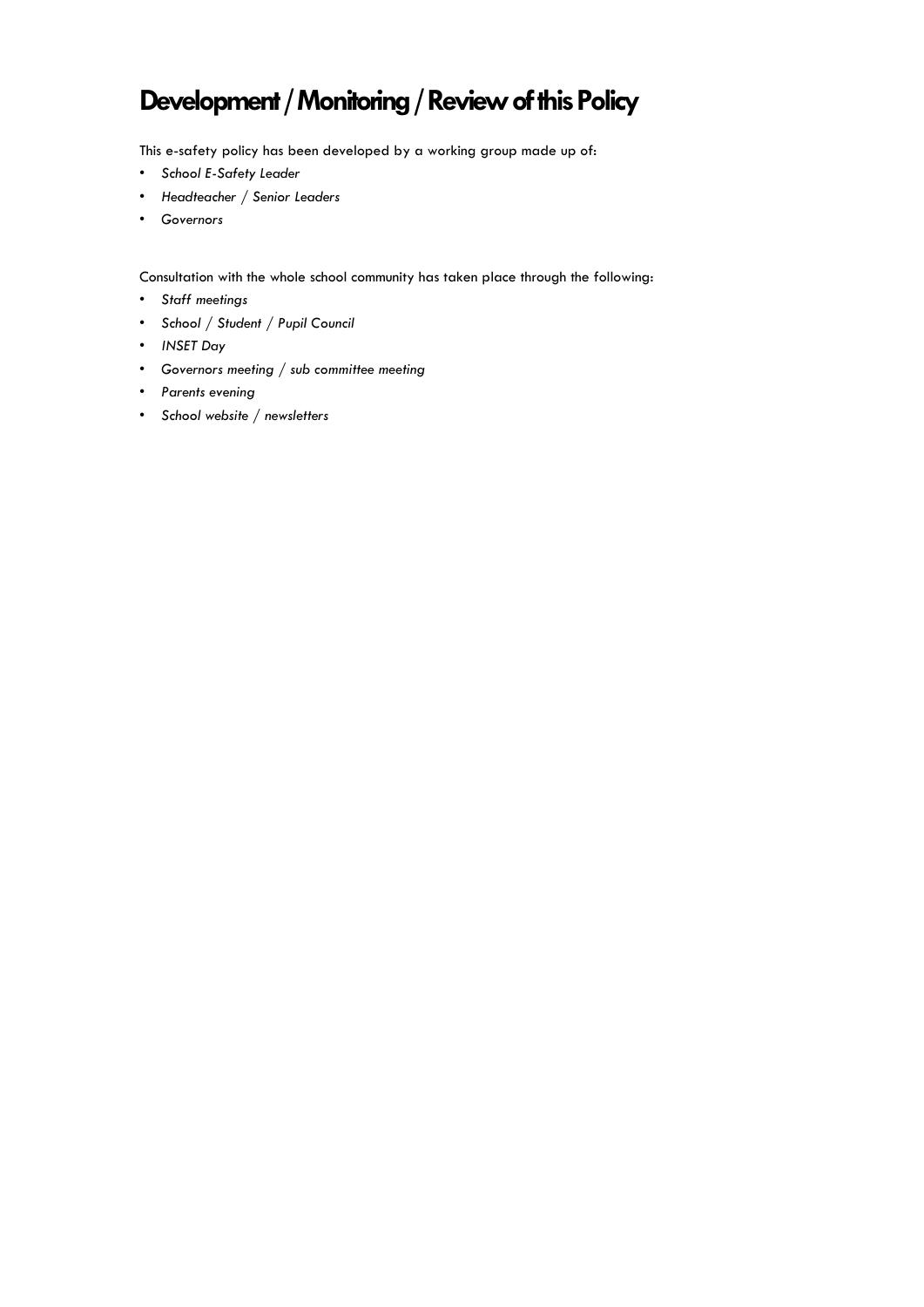## Schedule for Development / Monitoring / Review

This e-safety policy was approved by the *Governing Body / Governors Sub Committee on: September 2017*

The implementation of this e-safety policy will be monitored by the: Head teacher, E-Safety co-ordinator, senior leadership team and teacher.

Monitoring will take place at regular intervals: Twice a year.

The *Governing Body / Governors Sub Committee* will receive a report on the implementation of the e-safety policy generated by the monitoring group (which will include anonymous details of e-safety incidents) at regular intervals: Once a year.

The E-Safety Policy will be reviewed annually, or more regularly in the light of any significant new developments in the use of the technologies, new threats to e-safety or incidents that have taken place. The next anticipated review date will be: September 2018

Should serious e-safety incidents take place, the following external persons / agencies should be informed: Safeguarding officers Police Staffordshire ICT Manager

The school will monitor the impact of the policy using:

- *• Logs of reported incidents*
- *• Monitoring logs of internet activity*
- *• Internal monitoring data for network activity*
- *• Surveys / questionnaires of*
	- *• Students / pupils (e.g. Ofsted "Tell-us" survey / CEOP ThinkUknow survey)*
	- *•* Parents / carers
	- *•* Staff

### **Scope of the Policy**

This policy applies to all members of the school community (including staff, students / pupils, volunteers, parents / carers, visitors, community users) who have access to and are users of school ICT systems, both in and out of school.

The Education and Inspections Act 2006 empowers Headteachers, to such extent as is reasonable, to regulate the behaviour of students / pupils when they are off the school site and empowers members of staff to impose disciplinary penalties for inappropriate behaviour. This is pertinent to incidents of cyberbullying or other e-safety incidents covered by this policy, which may take place out of school, but is linked to membership of the school.

The school will deal with such incidents within this policy and associated behaviour and anti-bullying policies and will, where known, inform parents / carers of incidents of inappropriate e-safety behaviour that take place out of school.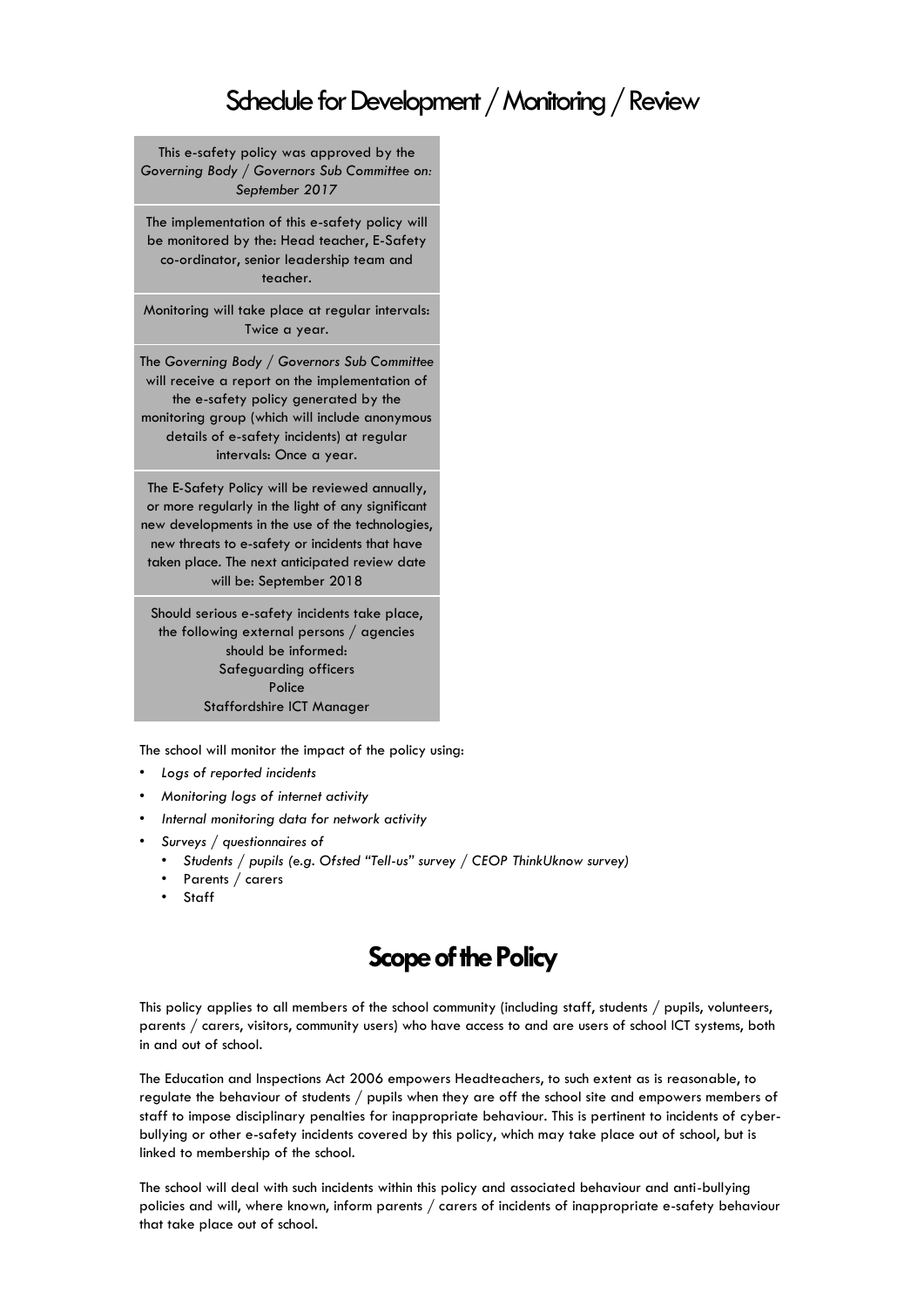## **Roles and Responsibilities**

#### Governors:

Governors are responsible for the approval of the E-Safety Policy and for reviewing the effectiveness of the policy. This will be carried out by the *Governors / Governors Sub Committee* receiving regular information about e-safety incidents and monitoring reports. A member of the Governing Body has taken on the role of *E-Safety Governor*

The role of the E-Safety Governor will include:

- *• Regular meetings with the E-Safety Co-ordinator / Officer*
- *• Regular monitoring of e-safety incident logs*
- *• Regular monitoring of filtering / change control logs*
- *• reporting to relevant Governors committee / meeting*

#### Headteacher and Senior Leaders:

- **The Headteacher is responsible for ensuring the safety (including e-safety) of members of the school community**, though the day to day responsibility for e-safety will be delegated to the *E-Safety Co-ordinator / Officer*.
- *• The Headteacher / Senior Leaders are responsible for ensuring that the E-Safety Coordinator and other relevant staff receive suitable CPD to enable them to carry out their e-safety roles and to train other colleagues, as relevant*
- *• The Headteacher / Senior Leaders will ensure that there is a system in place to allow for monitoring and support of those in school who carry out the internal e-safety monitoring role. This is to provide a safety net and also support to those colleagues who take on important monitoring roles.*
- *• The Senior Leadership Team / Senior Management Team will receive regular monitoring reports from the E-Safety Co-ordinator*
- **The Headteacher and another member of the Senior Leadership Team should be aware of the procedures to be followed in the event of a serious e-safety allegation being made against a member of staff.** (See flow chart on dealing with e-safety incidents – included in a later section – "Responding to incidents of misuse" and relevant Local Authority HR / disciplinary procedures)

#### E-Safety Coordinator:

- takes day to day responsibility for e-safety issues and has a leading role in establishing and reviewing the school e-safety policies / documents
- ensures that all staff are aware of the procedures that need to be followed in the event of an esafety incident taking place.
- provides training and advice for staff
- liaises with the Local Authority
- liaises with school ICT technical staff
- receives reports of e-safety incidents and creates a log of incidents to inform future e-safety developments,
- meets regularly with E-Safety Governor to discuss current issues, review incident logs and filtering / change control logs
- attends relevant meeting / committee of Governors

Reports regularly to Senior Leadership Team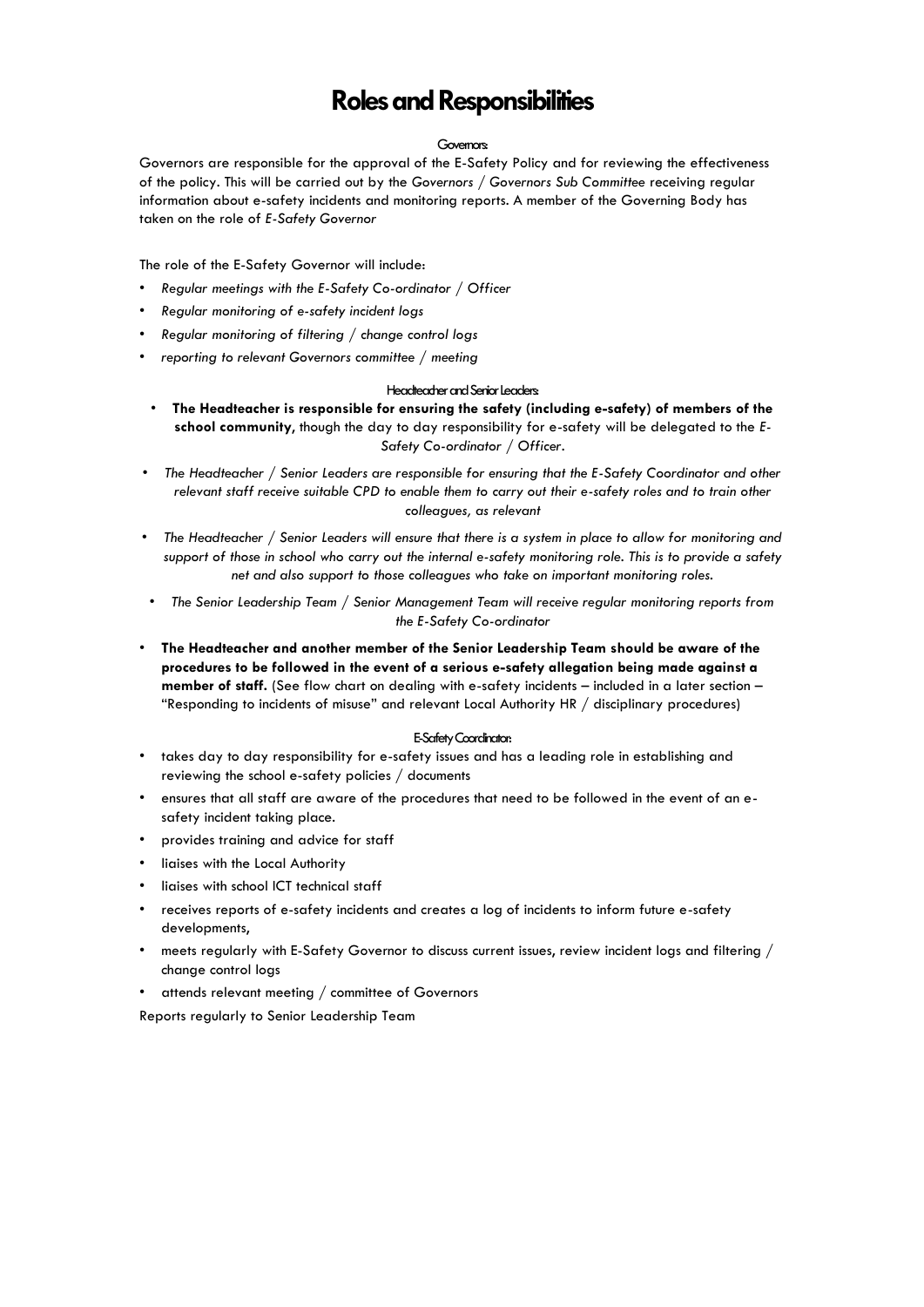#### Network Manager / Technical staff:

#### *The ICT Technician* is responsible for ensuring:

- **• That the school's ICT infrastructure is secure and is not open to misuse or malicious attack**
- **• That users may only access the school's networks through a properly enforced password protection policy, in which passwords are regularly changed**
- The school's filtering policy, is applied and updated on a regular basis and that its implementation is not *the sole responsibility of any single person*
- That he keeps up to date with e-safety technical information in order to effectively carry out their esafety role and to inform and update others as relevant
	- That the use of the *network/ remote access / email* is regularly monitored in order that any misuse / attempted misuse can be reported to the *E-Safety Co-ordinator / Headteacher.*
- *• That monitoring software / systems are implemented and updated as agreed in school policies*

#### Teaching and Support Staff

Are responsible for ensuring that:

- **• They have an up to date awareness of e-safety matters and of the current school e-safety policy and practices**
- **• They have read, understood and signed the school Staff Acceptable Use Policy / Agreement (AUP)**
- **• They report any suspected misuse or problem to the E-Safety Co-ordinator /Headteacher.**
- **• Digital communications with students / pupils (email) should be on a professional level** *and only carried out using official school systems*
- E-safety issues are embedded in all aspects of the curriculum and other school activities
- Students / pupils understand and follow the school e-safety and acceptable use policy
- Students / pupils have a good understanding of research skills and the need to avoid plagiarism and uphold copyright regulations
- They monitor ICT activity in lessons, extra curricular and extended school activities
- they are aware of e-safety issues related to the use of mobile phones, cameras and hand held devices and that they monitor their use and implement current school policies with regard to these devices
- *• in lessons where internet use is pre-planned students / pupils should be guided to sites checked as suitable for their use and that processes are in place for dealing with any unsuitable material that is found in internet searches*

#### Designated person for child protection / Child Protection Officer

Should be trained in e-safety issues and be aware of the potential for serious child protection issues to arise from:

- sharing of personal data
- Access to illegal / inappropriate materials
- Inappropriate on-line contact with adults / strangers
- Potential or actual incidents of grooming
- Cyber-bullying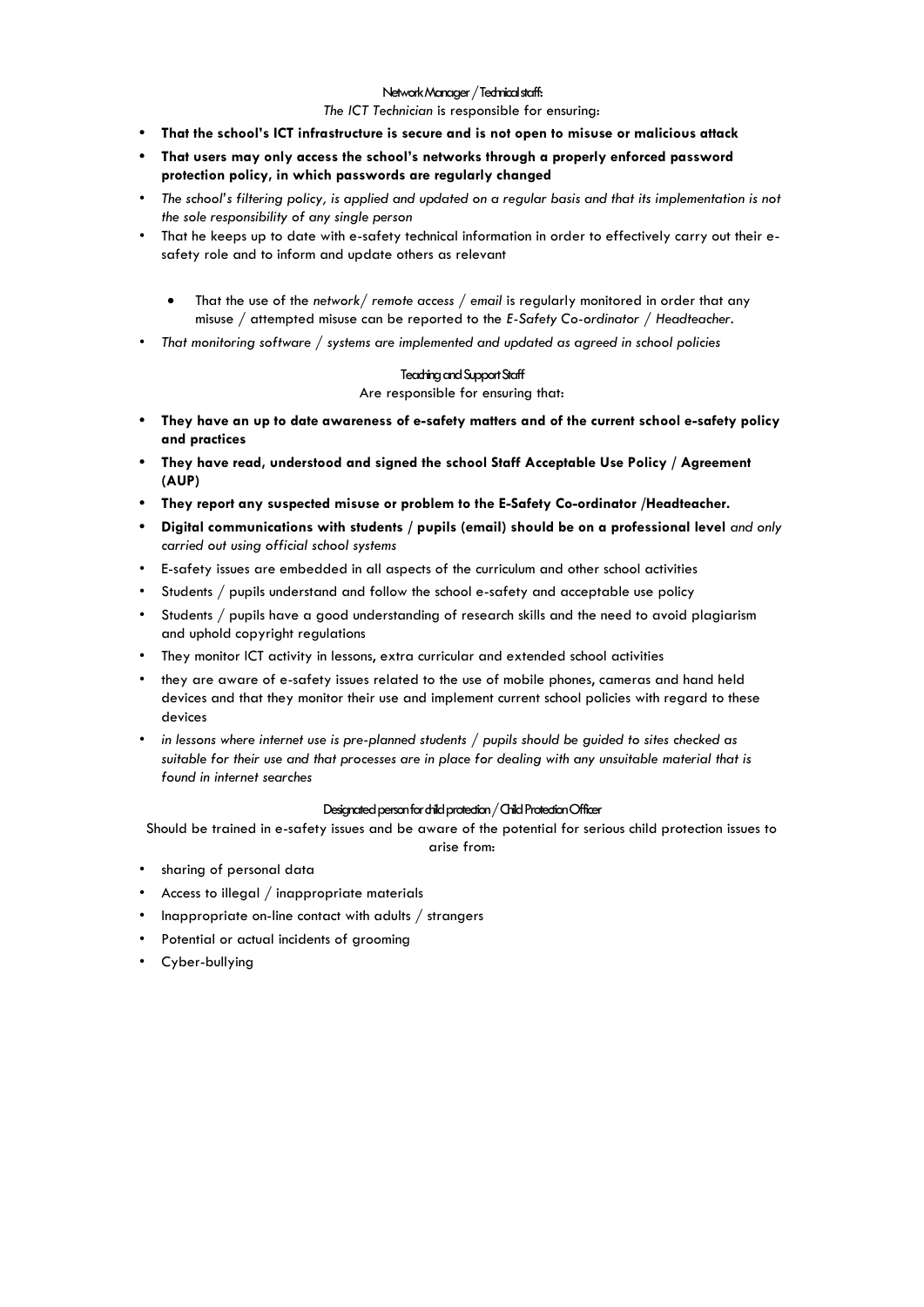#### Students / pupils:

### **• are responsible for using the school ICT systems in accordance with the Student / Pupil**

**Acceptable Use Policy, which they will be expected to sign before being given access to school systems.**

- have a good understanding of research skills and the need to avoid plagiarism and uphold copyright regulations
- need to understand the importance of reporting abuse, misuse or access to inappropriate materials and know how to do so
- will be expected to know and understand school policies on the use of mobile phones, digital cameras and hand held devices. They should also know and understand school policies on the taking / use of images and on cyber-bullying.
- should understand the importance of adopting good e-safety practice when using digital technologies out of school and realise that the school's E-Safety Policy covers their actions out of school, if related to their membership of the school

#### Parents / Carers

Parents / Carers play a crucial role in ensuring that their children understand the need to use the internet / mobile devices in an appropriate way. Research shows that many parents and carers do not fully understand the issues and are less experienced in the use of ICT than their children. The school will therefore take every opportunity to help parents understand these issues through *parents' evenings, newsletters, and website.* 

Parents and carers will be responsible for:

- **• endorsing (by signature) the Student / Pupil Acceptable Use Policy**
- accessing the school website in accordance with the relevant school Acceptable Use Policy.

#### Community Users

*Community Users who access school ICT systems / website as part of the Extended School provision will be expected to sign a Community User AUP before being provided with access to school systems.*

### **Policy Statements**

#### Education –students / pupils

Whilst regulation and technical solutions are very important, their use must be balanced by educating *students / pupils* to take a responsible approach. The education of *students / pupils* in e-safety is therefore an essential part of the school's e-safety provision. Children and young people need the help and support of the school to recognise and avoid e-safety risks and build their resilience.

E-Safety education will be provided in the following ways:

- **• A planned e-safety programme will be provided as part of lessons and will be regularly revisited – this will cover both the use of ICT and new technologies in school and outside school**
- **• Key e-safety messages will be reinforced as part of a planned programme of assemblies.**
- **• Students / pupils will be taught in all lessons to be critically aware of the materials / content they access on-line and be guided to validate the accuracy of information**
- *• Students / pupils will be helped to understand the need for the student / pupil AUP and encouraged to adopt safe and responsible use of ICT, the internet and mobile devices both within and outside school*
- *• Students / pupils will be taught to acknowledge the source of information used and to respect copyright when using material accessed on the internet*
- *• Staff will act as good role models in their use of ICT, the internet and mobile devices*

#### Education –parents / carers

Many parents and carers have only a limited understanding of e-safety risks and issues, yet they play an essential role in the education of their children and in the monitoring / regulation of the children's online experiences. Parents often either underestimate or do not realise how often children and young people come across potentially harmful and inappropriate material on the internet and are often unsure about what they would do about it. "There is a generational digital divide". (Byron Report).

The school will therefore seek to provide information and awareness to parents and carers through:

- *• Letters, newsletters, web site*
- *• Parents evenings*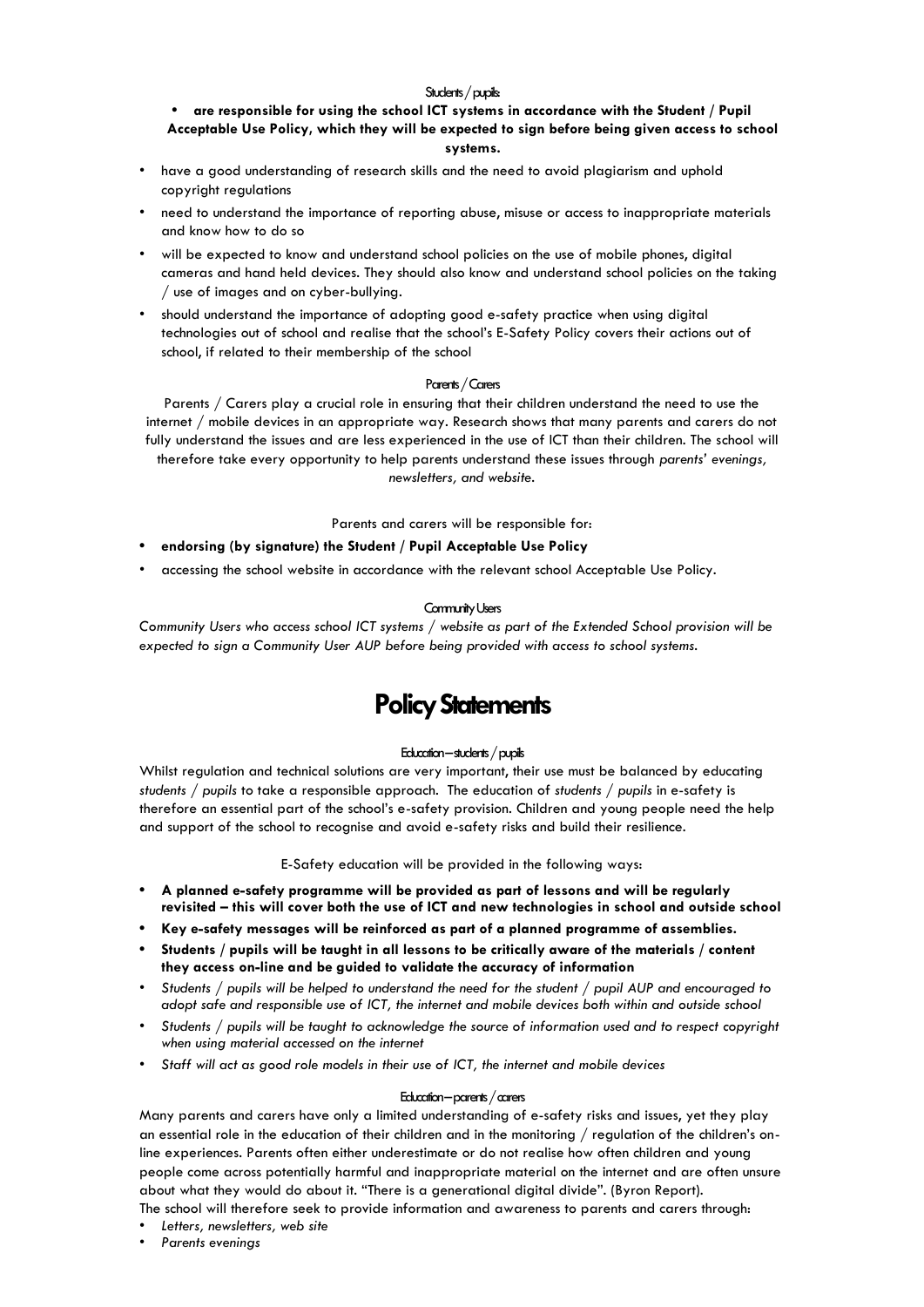#### Education -Extended Schools

*The school will offer family learning courses in ICT, media literacy and e-safety so that parents and children can together gain a better understanding of these issues. Messages to the public around e safety should also be targeted towards grandparents and other relatives as well as parents. Everyone has a role to play in empowering children to stay safe while they enjoy these new technologies, just as it is everyone's responsibility to keep children safe in the non-digital world.*

#### Education & Training –Staff

It is essential that all staff receive e-safety training and understand their responsibilities, as outlined in this policy. Training will be offered as follows:

- **A planned programme of formal e-safety training will be made available to staff. An audit of the e-safety training needs of all staff will be carried out regularly.** *It is expected that some staff will identify e-safety as a training need within the performance management process.*
- **• All new staff should receive e-safety training as part of their induction programme, ensuring that they fully understand the school e-safety policy and Acceptable Use Policies**
- *• The E-Safety Coordinator will receive regular updates through attendance at LA training sessions and by reviewing guidance documents released by BECTA / SWGfL / LA and others.*
- *• This E-Safety policy and its updates will be presented to and discussed by staff in staff / team meetings / INSET days.*
- *• The E-Safety Coordinator will provide advice / guidance / training as required to individuals as required*

#### Training –Governors

**Governors should take part in e-safety training / awareness sessions**, with particular importance for those who are members of any group involved in ICT / e-safety / health and safety / child protection. This may be offered in a number of ways:

- Attendance at training provided by the Local Authority / National Governors Association or other relevant organisation.
- Participation in school training / information sessions for staff or parents

#### Technical –infrastructure / equipment, filtering and monitoring

**The school will be responsible for ensuring that the school infrastructure / network is as safe and secure as is reasonably possible and that policies and procedures approved within this policy are implemented. It will also need to ensure that the relevant people named in the above sections will be effective in carrying out their e-safety responsibilities:**

- **• There will be regular reviews and audits of the safety and security of school ICT systems**
- **• Servers, wireless systems and cabling must be securely located and physical access restricted**
- **All users will have clearly defined access rights to school ICT systems.** *Details of the access rights available to groups of users will be recorded by the Network Manager (or other person) and will be reviewed, at least annually, by the E-Safety Committee*
	- *All Foundation (Including Pre School) and KS1 will be provided with a username by Claire Cooper/Ella Price/Traci Woodward who will keep an up to date record of users and their usernames.*
	- *All Lower KS2 pupils will be provided with a username and password by Claire Cooper/Ella Price who will keep an up to date record of users and their usernames.*
- **All Upper KS2 will be provided with a username and password** by *Claire Cooper/Ella Price who will keep an up to date record of users and their usernames. Users will be required to change their password every term.*
- Users will be made responsible for the security of their username and password must not allow other *users to access the systems using their log on details and must immediately report any suspicion or evidence that there has been a breach of security.*
- *• The school maintains and supports the managed filtering service provided by RM.*
- *• In the event of the Network Manager (or other person) needing to switch off the filtering for any reason, or for any user, this must be logged and carried out by a process that is agreed by the Headteacher.*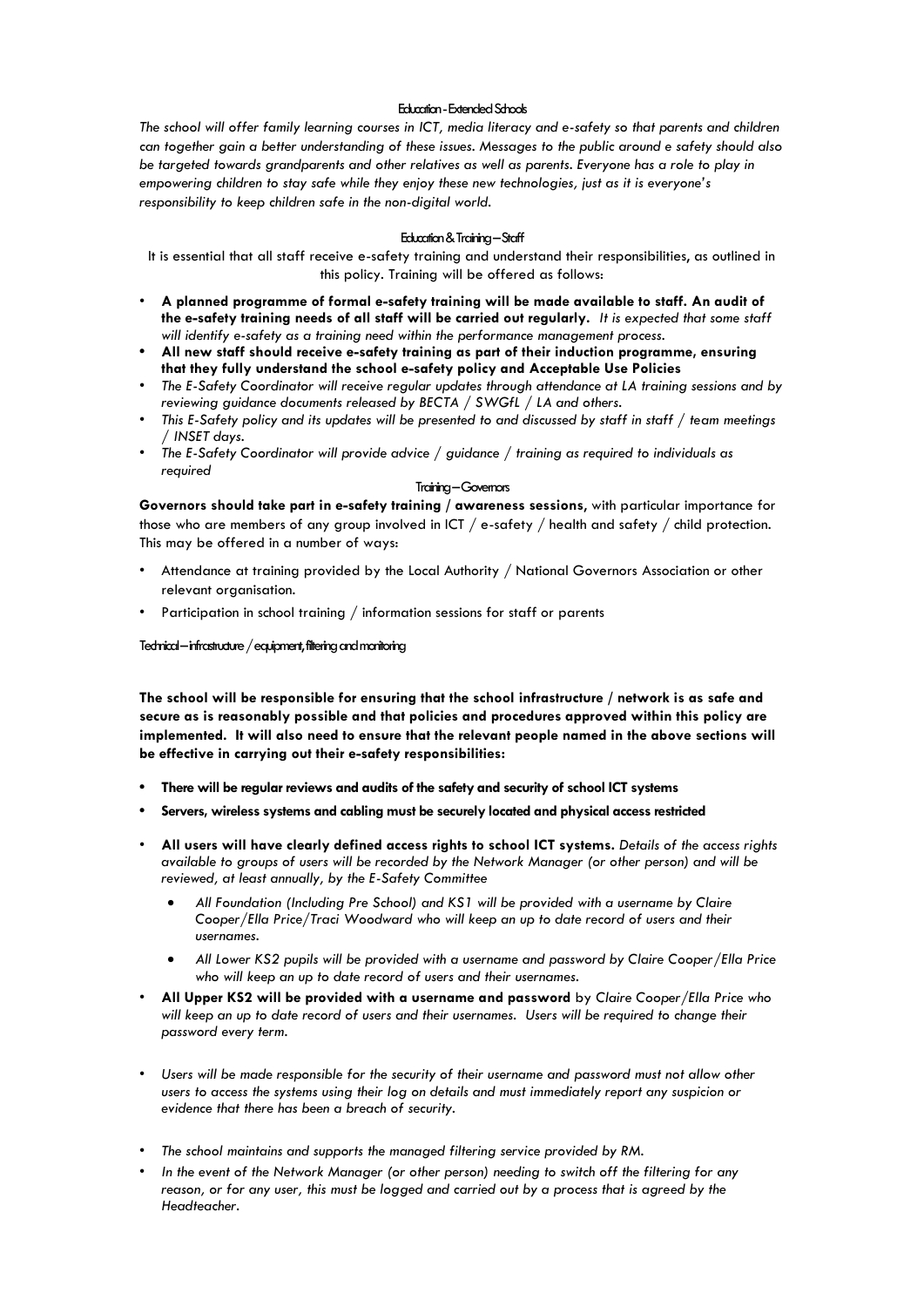- Requests from staff for sites to be removed from the filtered list will be considered by the Network *Manager and the head teacher. If the request is agreed, this action will be recorded and logs of such actions shall be reviewed regularly by the E-Safety Committee.*
- *• School ICT technical staff regularly monitor and record the activity of users on the school ICT systems and users are made aware of this in the Acceptable Use Policy.*
- *• An agreed policy is in place for the provision of temporary access of "guests" (e.g. trainee teachers, visitors) onto the school system.*
- *• The school infrastructure and individual workstations are protected by up to date virus software.*
- *• Personal data can not be sent over the internet or taken off the school site unless safely encrypted or otherwise secured.*

#### Curriculum

**E-safety should be a focus in all areas of the curriculum and staff should reinforce e-safety messages in the use of ICT across the curriculum. With the new curriculum being implemented in September 2014 the focus of E-safety will become known as 'digital literacy.'**

- *• in lessons where internet use is pre-planned, it is best practice that students / pupils should be guided to sites checked as suitable for their use and that processes are in place for dealing with any unsuitable material that is found in internet searches.*
- *• Where students / pupils are allowed to freely search the internet, e.g. using search engines,*
- *• Students / pupils should be taught in all lessons to be critically aware of the materials / content they access on-line and be guided to validate the accuracy of information*
- *• Students / pupils should be taught to acknowledge the source of information used and to respect copyright when using material accessed on the internet.*

#### Use of digital and video images -Photographic, Video

The development of digital imaging technologies has created significant benefits to learning, allowing staff and students / pupil's instant use of images that they have recorded themselves or downloaded from the internet. However, staff and students / pupils need to be aware of the risks associated with sharing images and with posting digital images on the internet. Those images may remain available on the internet forever and may cause harm or embarrassment to individuals in the short or longer term. There are many reported incidents of employers carrying out internet searches for information about potential and existing employees. The school will inform and educate users about these risks and will implement policies to reduce the likelihood of the potential for harm:

#### **• When using digital images, staff should inform and educate students / pupils about the risks associated with the taking, use, sharing, publication and distribution of images. In particular they should recognise the risks attached to publishing their own images on the internet e.g. on social networking sites.**

- *Staff are allowed to take digital / video images to support educational aims, but must follow school policies concerning the sharing, distribution and publication of those images. Those images should only be taken on school equipment; the personal equipment of staff should not be used for such purposes.*
- Care should be taken when taking digital / video images that students / pupils are appropriately *dressed and are not participating in activities that might bring the individuals or the school into disrepute.*
- *Students / pupils must not take, use, share, publish or distribute images of others without their permission*
- *Photographs published on the website, or elsewhere that include students / pupils will be selected carefully and will comply with good practice guidance on the use of such images.*
- *Students' / Pupils' full names will not be used anywhere on a website or blog, particularly in association with photographs.*
- *Written permission from parents or carers will be obtained before photographs of students / pupils are published on the school website (may be covered as part of the AUP signed by parents or carers at the start of the year*
- *Student's / Pupil's work can only be published with the permission of the student / pupil and parents or carers.*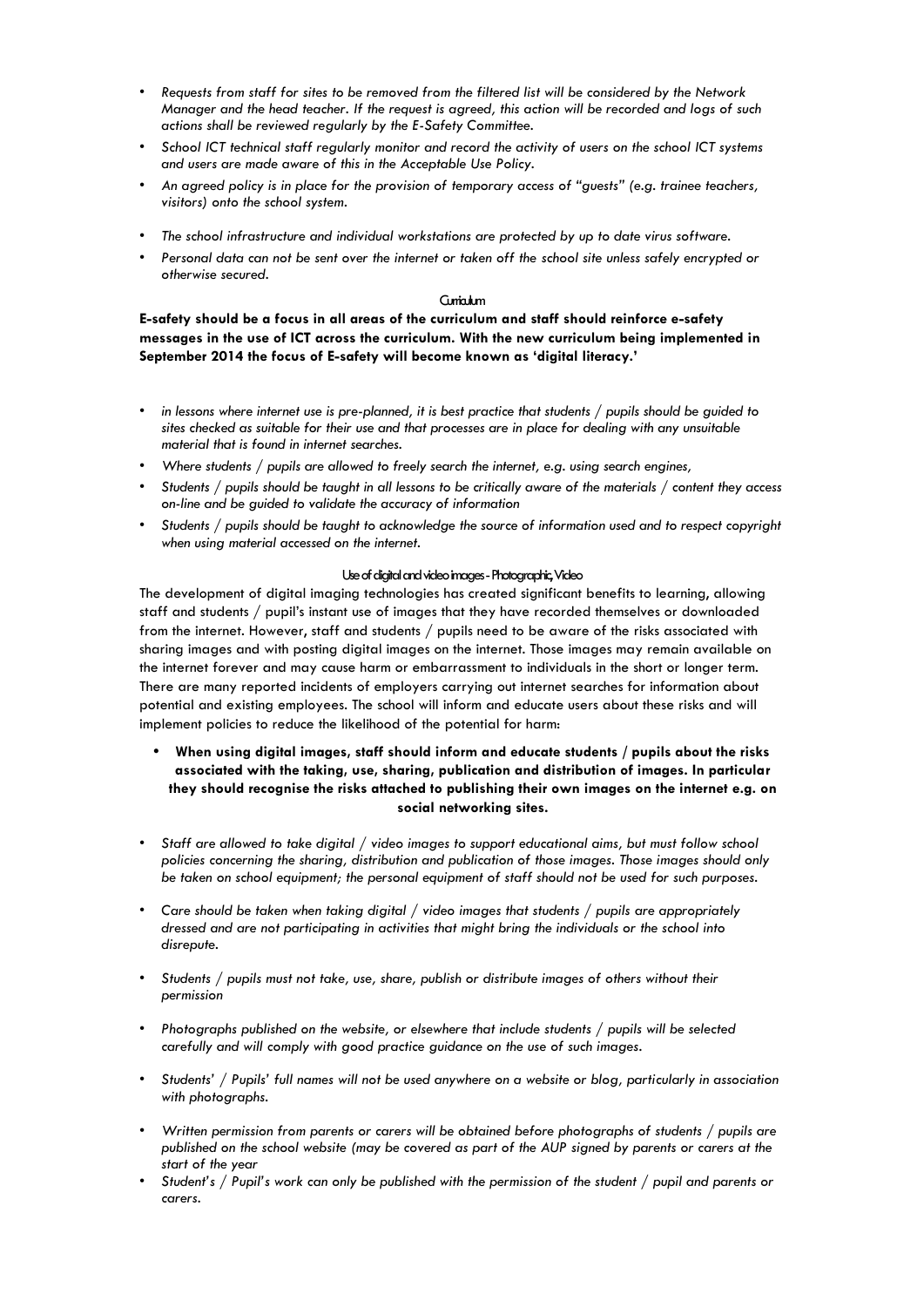#### Data Protection

Personal data will be recorded, processed, transferred and made available according to the Data Protection Act 1998 which states that personal data must be:

- Fairly and lawfully processed
- Processed for limited purposes
- Adequate, relevant and not excessive
- Accurate
- Kept no longer than is necessary
- Processed in accordance with the data subject's rights
- Secure
- Only transferred to others with adequate protection.

#### **Staff must ensure that they:**

- **• At all times take care to ensure the safe keeping of personal data, minimising the risk of its loss or misuse.**
- **• Use personal data only on secure password protected computers and other devices, ensuring that they are properly "logged-off" at the end of any session in which they are using personal data.**
- **• Transfer data using encryption and secure password protected devices.**

When personal data is stored on any portable computer system, USB stick (encrypted) or any other removable media:

- **•** The data must be encrypted and password protected
- **•** The device must be password protected
- **•** The device must offer approved virus and malware checking software
- **•** The data must be securely deleted from the device, in line with school policy once it has been transferred or its use is complete

#### **Communications**

A wide range of rapidly developing communications technologies has the potential to enhance learning. The following table shows how the school currently considers the benefit of using these technologies for education outweighs their risks / disadvantages: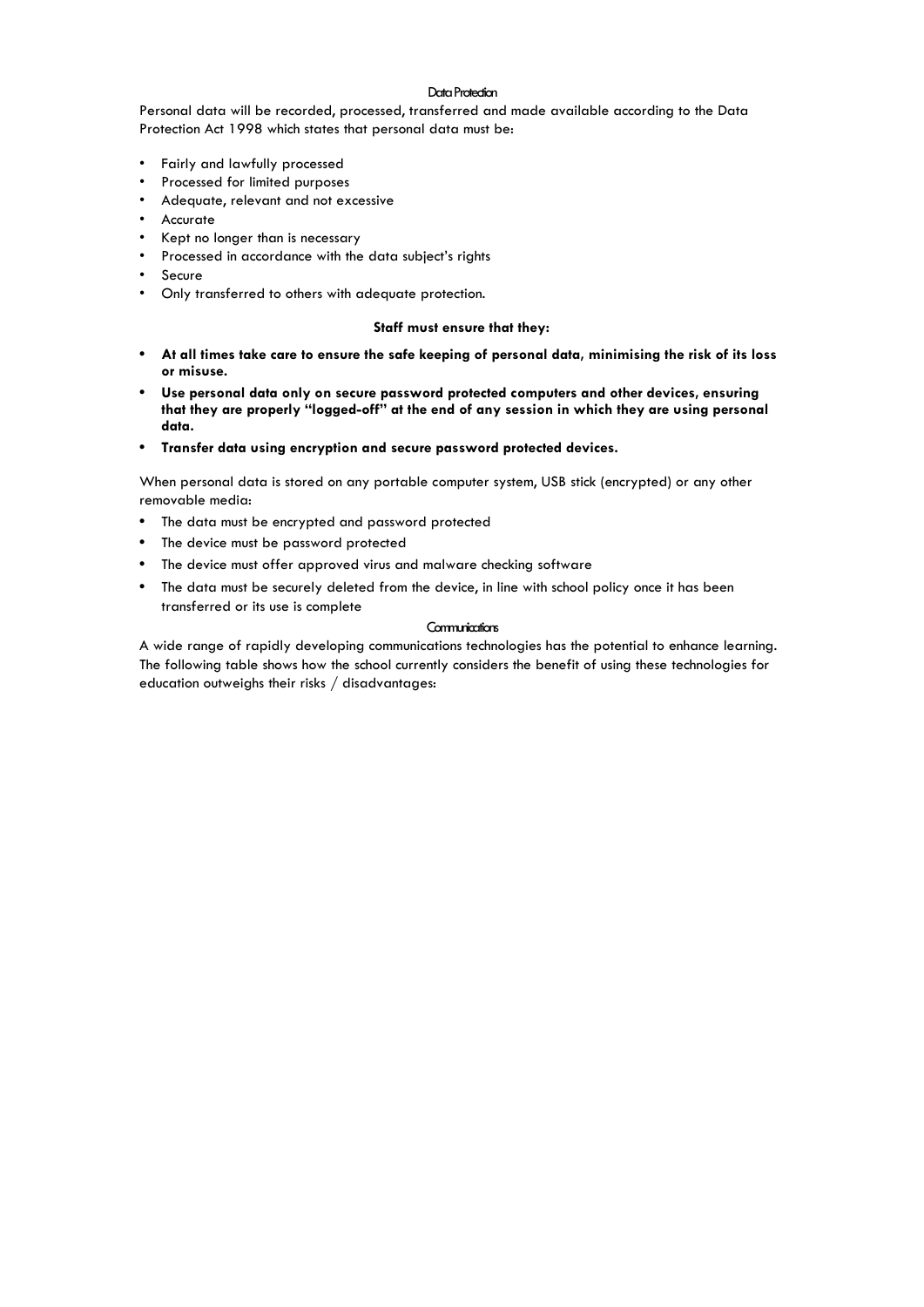|                                                                    |         |                          | Staff & other adults          |             | Students / Pupils<br>(pupils hand in mobile<br>phones in school office on<br>arrival to school) |                          |                                  |                    |  |
|--------------------------------------------------------------------|---------|--------------------------|-------------------------------|-------------|-------------------------------------------------------------------------------------------------|--------------------------|----------------------------------|--------------------|--|
| <b>Communication Technologies</b>                                  | Allowed | Allowed at certain times | Allowed for selected<br>staff | Not allowed | Allowed                                                                                         | Allowed at certain times | Allowed with staff<br>permission | Not allowed        |  |
| Mobile phones may be brought to school                             |         | X                        |                               |             |                                                                                                 |                          |                                  | X                  |  |
| Smart watches being worn in school.                                | X       |                          |                               |             |                                                                                                 |                          |                                  | х                  |  |
| Smart watches being synced to phone<br>during school hours.        |         |                          |                               | X           |                                                                                                 |                          |                                  | X                  |  |
| Use of mobile phones in lessons                                    |         |                          |                               | X           |                                                                                                 |                          |                                  | X                  |  |
| Use of mobile phones in social time                                |         | X                        |                               |             |                                                                                                 |                          |                                  | X                  |  |
| Taking photos on mobile phones or other<br>camera devices          |         |                          |                               | χ           |                                                                                                 |                          |                                  | X                  |  |
| Use of personal email addresses in school,<br>or on school network |         | χ                        |                               |             |                                                                                                 |                          |                                  | $\pmb{\mathsf{X}}$ |  |
| Use of school email for personal emails                            |         |                          |                               | χ           |                                                                                                 |                          |                                  | X                  |  |
| Use of chat rooms / facilities                                     |         |                          |                               | X           |                                                                                                 |                          |                                  | X                  |  |
| Use of instant messaging                                           |         |                          |                               | X           |                                                                                                 |                          |                                  | X                  |  |
| Use of social networking sites                                     |         |                          |                               | Χ           |                                                                                                 |                          |                                  | X                  |  |
| Use of blogs (non school linked)                                   |         |                          |                               | χ           |                                                                                                 |                          |                                  | X                  |  |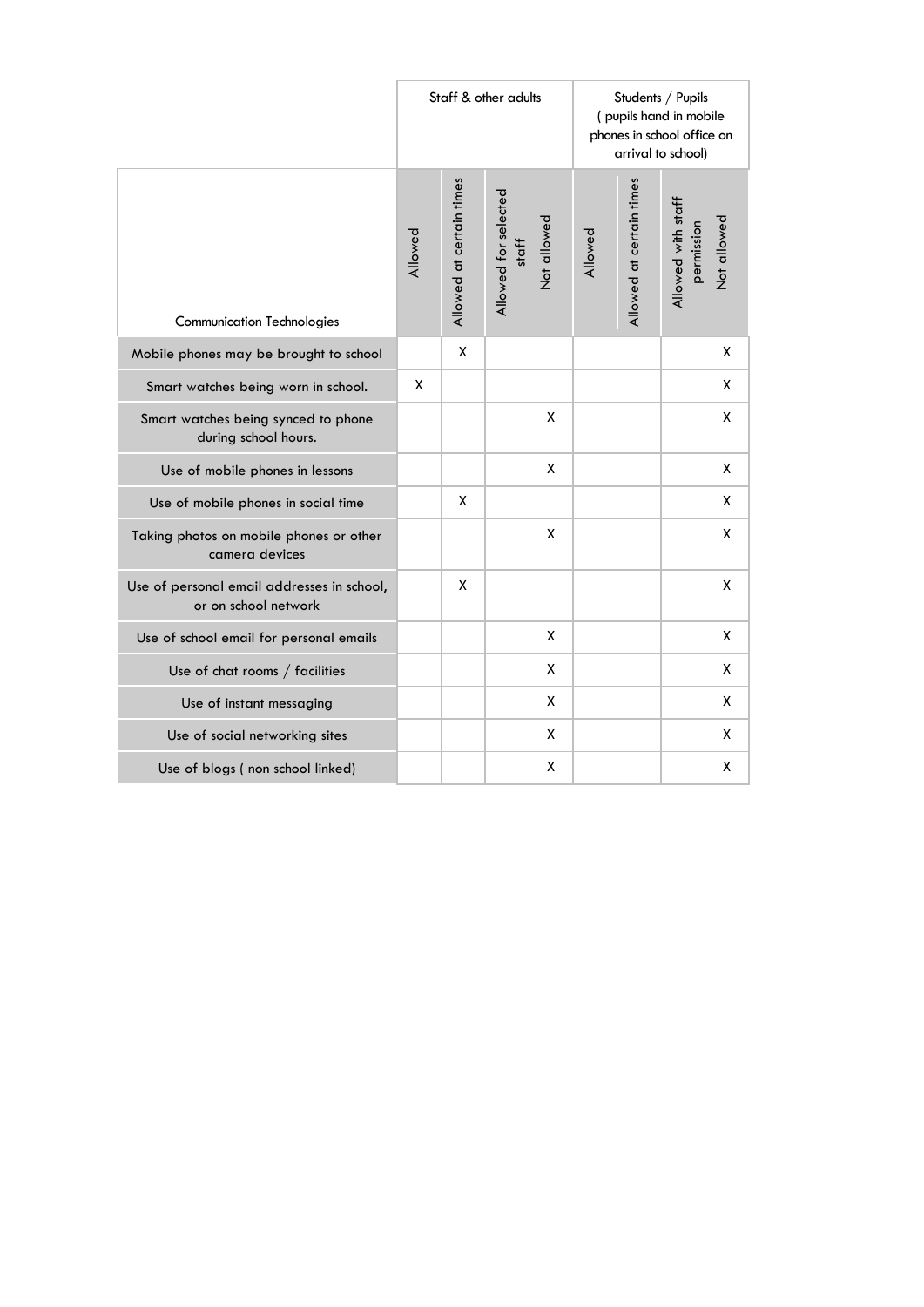When using communication technologies the school considers the following as good practice:

- **• The official school email service may be regarded as safe and secure and is monitored.** *Staff and students / pupils should therefore use only the school email service to communicate with others when in school, or on school systems (e.g. by remote access).*
	- **• Users need to be aware that email communications may be monitored**
- **•** Users must immediately report, to the nominated person in accordance with the school policy, **the receipt of any email that makes them feel uncomfortable, is offensive, threatening or bullying in nature and must not respond to any such email.**
- **• Any digital communication between staff and students / pupils or parents / carers (email, chat, etc) must be professional in tone and content.** *These communications may only take place on official (monitored) school systems. Personal email addresses, text messaging or public chat / social networking programmes must not be used for these communications.*
- *• Whole class or group email addresses will be used at KS1, while students / pupils at KS2 and above will be provided with individual school email addresses for educational use.*
- *• Students / pupils should be taught about email safety issues, such as the risks attached to the use of personal details. They should also be taught strategies to deal with inappropriate emails and be reminded of the need to write emails clearly and correctly and not include any unsuitable or abusive material.*
- *• Personal information should not be posted on the school website and only official email addresses should be used to identify members of staff.*

#### Unsuitable / inappropriate activities

The school believes that the activities referred to in the following section would be inappropriate in a school context and that users, as defined below, should not engage in these activities in school or outside school when using school equipment or systems. The school policy restricts certain internet usage as follows: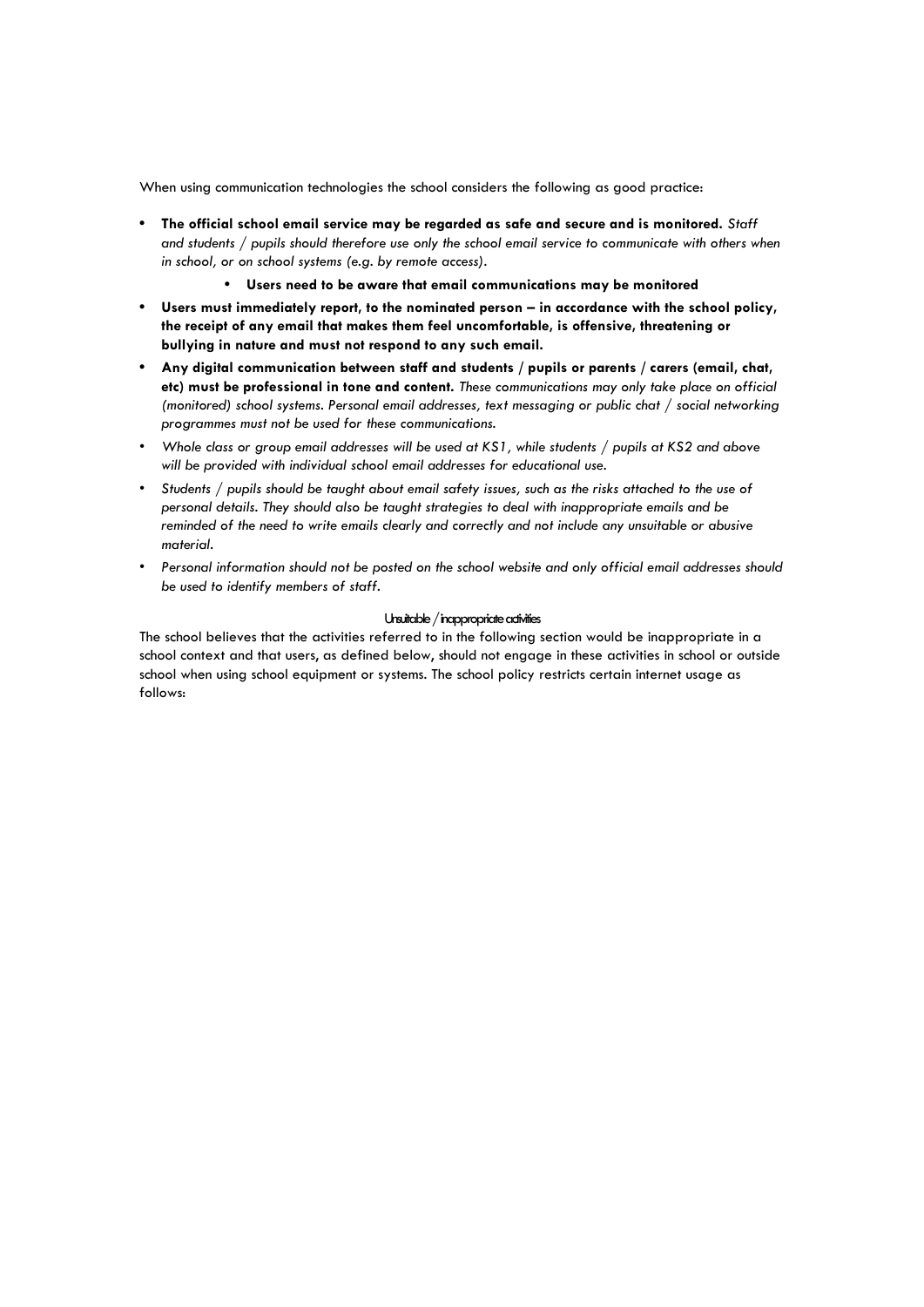|                                                                                                                                                                                          | <b>User Actions</b>                                                                                                                                       | Acceptable | Acceptable at | Acceptable | Unacceptable | Unacceptable<br>and illegal |
|------------------------------------------------------------------------------------------------------------------------------------------------------------------------------------------|-----------------------------------------------------------------------------------------------------------------------------------------------------------|------------|---------------|------------|--------------|-----------------------------|
| Users shall not visit                                                                                                                                                                    | child sexual abuse images                                                                                                                                 |            |               |            |              | x                           |
| Internet sites, make,<br>post, download,<br>upload, data transfer,<br>communicate or pass<br>on, material, remarks,<br>proposals or comments<br>that contain or relate to:               | promotion or conduct of illegal acts, e.g. under the<br>child protection, obscenity, computer misuse and<br>fraud legislation                             |            |               |            |              | x                           |
|                                                                                                                                                                                          | adult material that potentially breaches the<br><b>Obscene Publications Act in the UK</b>                                                                 |            |               |            |              | x                           |
|                                                                                                                                                                                          | criminally racist material in UK                                                                                                                          |            |               |            |              | x                           |
|                                                                                                                                                                                          | pornography                                                                                                                                               |            |               |            | x            |                             |
|                                                                                                                                                                                          | promotion of any kind of discrimination                                                                                                                   |            |               |            | x            |                             |
|                                                                                                                                                                                          | promotion of racial or religious hatred                                                                                                                   |            |               |            | $\mathsf{x}$ |                             |
|                                                                                                                                                                                          | threatening behaviour, including promotion of<br>physical violence or mental harm                                                                         |            |               |            | x            |                             |
|                                                                                                                                                                                          | any other information which may be offensive to<br>colleagues or breaches the integrity of the ethos of<br>the school or brings the school into disrepute |            |               |            | x            |                             |
| Using school systems to run a private business                                                                                                                                           |                                                                                                                                                           |            |               |            | x            |                             |
| Use systems, applications, websites or other mechanisms that bypass the<br>filtering or other safeguards employed by the school                                                          |                                                                                                                                                           |            |               |            | x            |                             |
| Uploading, downloading or transmitting commercial software or any<br>copyrighted materials belonging to third parties, without the necessary<br>licensing permissions                    |                                                                                                                                                           |            |               |            | x            |                             |
| Revealing or publicising confidential or proprietary information (e.g.<br>financial / personal information, databases, computer / network access<br>codes and passwords)                 |                                                                                                                                                           |            |               |            | x            |                             |
| Creating or propagating computer viruses or other harmful files                                                                                                                          |                                                                                                                                                           |            |               |            | x            |                             |
| Carrying out sustained or instantaneous high volume network traffic<br>(downloading / uploading files) that causes network congestion and hinders<br>others in their use of the internet |                                                                                                                                                           |            |               |            | x            |                             |
| <b>On-line gaming (educational)</b>                                                                                                                                                      |                                                                                                                                                           | x          |               |            |              |                             |
| <b>On-line gaming (non educational)</b>                                                                                                                                                  |                                                                                                                                                           |            |               |            | X            |                             |
| <b>On-line gambling</b>                                                                                                                                                                  |                                                                                                                                                           |            |               |            | X            |                             |
| On-line shopping / commerce                                                                                                                                                              |                                                                                                                                                           |            |               |            | x            |                             |
| <b>File sharing</b>                                                                                                                                                                      |                                                                                                                                                           |            |               |            | X            |                             |
| Use of social networking sites                                                                                                                                                           |                                                                                                                                                           |            |               |            | X            |                             |
| Use of video broadcasting e.g. YouTube                                                                                                                                                   |                                                                                                                                                           |            |               |            | X            | <b>Adults</b><br>only       |

#### Responding to incidents of misuse

It is hoped that all members of the school community will be responsible users of ICT, who understand and follow this policy. However, there may be times when infringements of the policy could take place,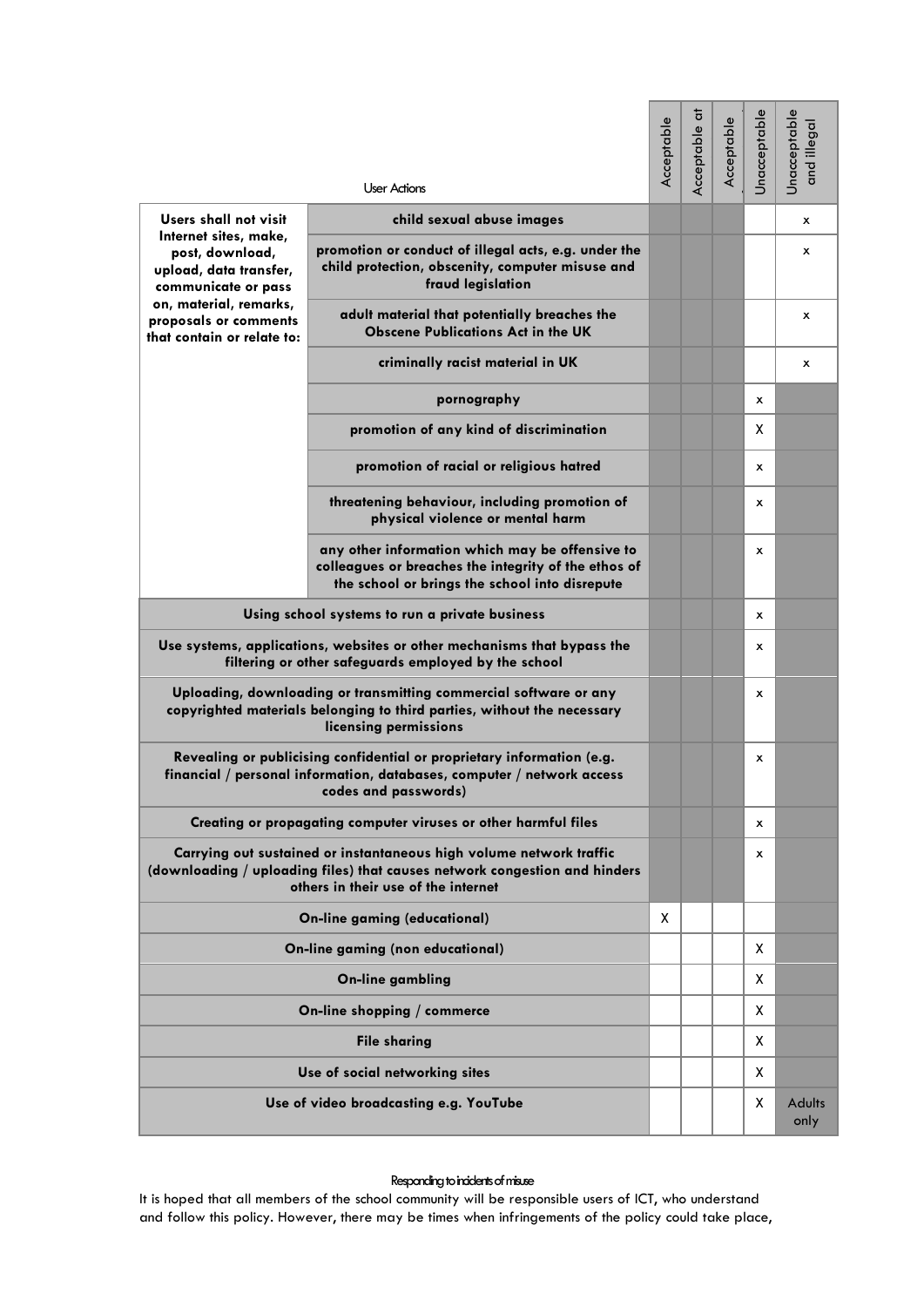through careless or irresponsible or, very rarely, through deliberate misuse. Listed below are the responses that will be made to any apparent or actual incidents of misuse:

#### **If any apparent or actual misuse appears to involve illegal activity i.e.**

- **• Child sexual abuse images**
- **• Adult material which potentially breaches the Obscene Publications Act**
- **• Criminally racist material**
- **• Other criminal conduct, activity or materials**

If members of staff suspect that misuse might have taken place, but that the misuse is not illegal (as above) it is essential that correct procedures are used to investigate, preserve evidence and protect those carrying out the investigation. If any inappropriate images (regardless of being digital or not) are shown to a member of staff it is imperative that they do not show any other person. This may be deemed as coercion. The member of staff must immediately contact the police.

It is more likely that the school will need to deal with incidents that involve inappropriate rather than illegal misuse. It is important that any incidents are dealt with as soon as possible in a proportionate manner, and that members of the school community are aware that incidents have been dealt with. It is intended that incidents of misuse will be dealt with through normal behaviour / disciplinary procedures as follows: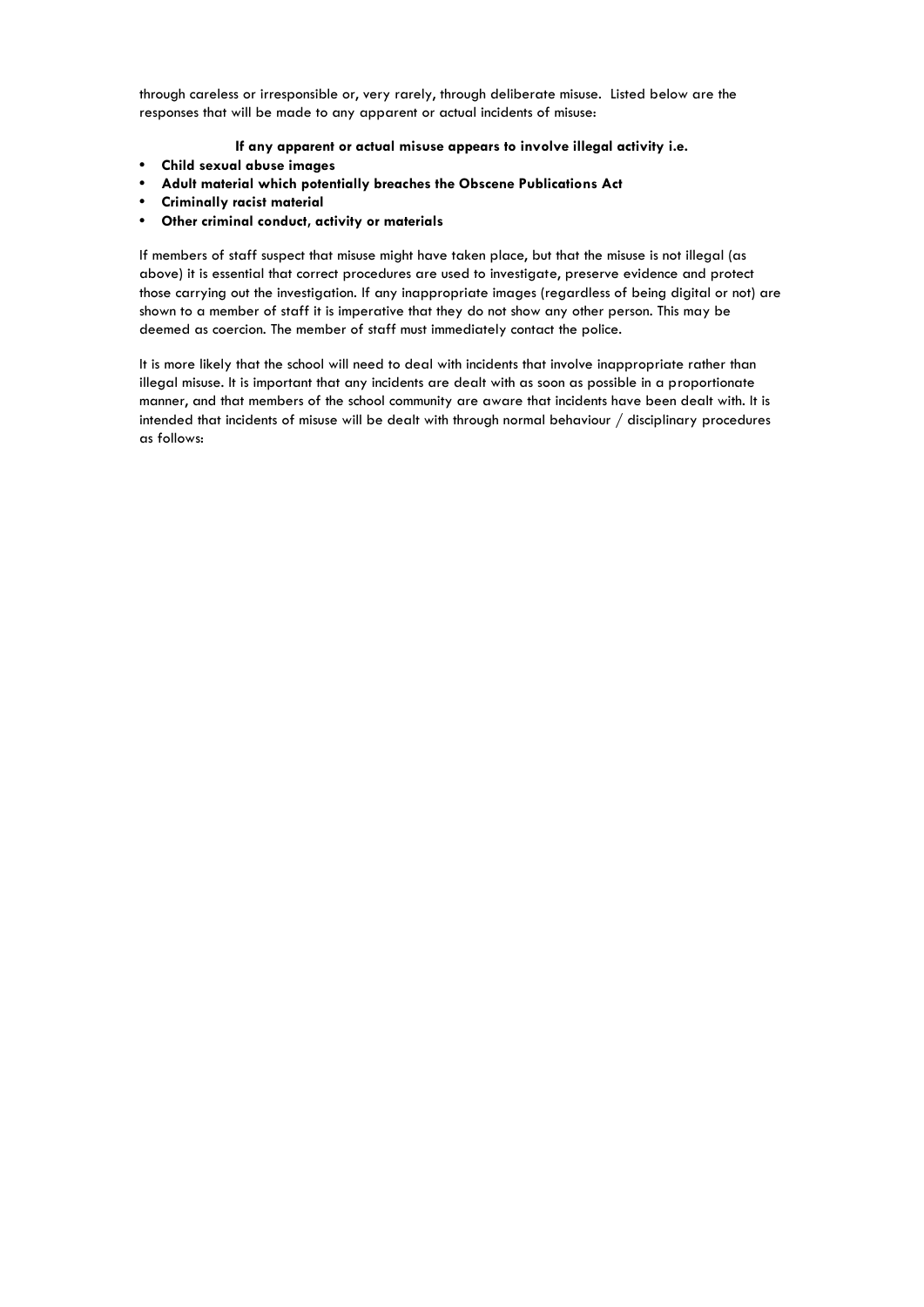| Students / Pupils                                                                                                                                                        | Actions / Sanctions            |                                                        |                      |                 |                                                             |                         |                                                   |              |                                              |
|--------------------------------------------------------------------------------------------------------------------------------------------------------------------------|--------------------------------|--------------------------------------------------------|----------------------|-----------------|-------------------------------------------------------------|-------------------------|---------------------------------------------------|--------------|----------------------------------------------|
| Incidents:                                                                                                                                                               | Refer to class teacher / tutor | Refer to Head of Department<br>/ other<br>Head of Year | Refer to Headteacher | Refer to Police | Refer to technical support<br>staff for action re filterina | Inform parents / carers | internet<br>Removal of network /<br>access riahts | Warning      | Further sanction e.g. detention<br>exclusion |
| Deliberately accessing or trying to<br>access material that could be<br>considered illegal (see list in earlier<br>section on unsuitable / inappropriate<br>activities). |                                |                                                        | x                    | X               |                                                             | x                       | x                                                 | x            | x                                            |
| Unauthorised use of non-educational<br>sites during lessons                                                                                                              | x                              |                                                        | х                    |                 | x                                                           | x                       | x                                                 | x            | x                                            |
| Unauthorised use of mobile phone /<br>digital camera / other handheld device                                                                                             |                                |                                                        | x                    |                 | x                                                           | x                       | x                                                 | x            | x                                            |
| Unauthorised use of social networking $/$<br>instant messaging / personal email                                                                                          |                                |                                                        | х                    |                 | x                                                           | х                       | x                                                 | x            | х                                            |
| Unauthorised downloading or<br>uploading of files                                                                                                                        |                                |                                                        | x                    |                 | x                                                           | x                       | x                                                 | x            | x                                            |
| Allowing others to access school<br>network by sharing username and<br>passwords                                                                                         |                                |                                                        | х                    |                 | x                                                           | x                       | x                                                 | x            | x                                            |
| Attempting to access or accessing the<br>school network, using another student's<br>/ pupil's account                                                                    |                                |                                                        | х                    |                 | x                                                           | x                       | x                                                 | x            | x                                            |
| Attempting to access or accessing the<br>school network, using the account of a<br>member of staff                                                                       |                                |                                                        | х                    |                 | x                                                           | х                       | x                                                 | x            | x                                            |
| Corrupting or destroying the data of<br>other users                                                                                                                      |                                |                                                        | х                    |                 | х                                                           | х                       | x                                                 | x            | x                                            |
| Sending an email, text or instant<br>message that is regarded as offensive,<br>harassment or of a bullying nature                                                        |                                |                                                        | x                    |                 | x                                                           | x                       | x                                                 | x            | х                                            |
| Continued infringements of the above,<br>following previous warnings or sanctions                                                                                        |                                |                                                        | x                    | x               | x                                                           | х                       | x                                                 | x            | x                                            |
| Actions which could bring the school into<br>disrepute or breach the integrity of the<br>ethos of the school                                                             |                                |                                                        | x                    | x               | x                                                           | х                       | x                                                 | x            | х                                            |
| Using proxy sites or other means to<br>subvert the school's filtering system                                                                                             |                                |                                                        | х                    | x               | x                                                           | х                       | x                                                 | $\mathsf{x}$ | х                                            |
| Accidentally accessing offensive or<br>pornographic material and failing to<br>report the incident                                                                       |                                |                                                        |                      | x               |                                                             |                         |                                                   |              |                                              |
| Deliberately accessing or trying to<br>access offensive or pornographic<br>material                                                                                      |                                |                                                        |                      | x               |                                                             |                         |                                                   |              |                                              |
| Receipt or transmission of material that<br>infringes the copyright of another<br>person or infringes the Data Protection<br>Act                                         |                                |                                                        |                      | x               |                                                             |                         |                                                   |              |                                              |